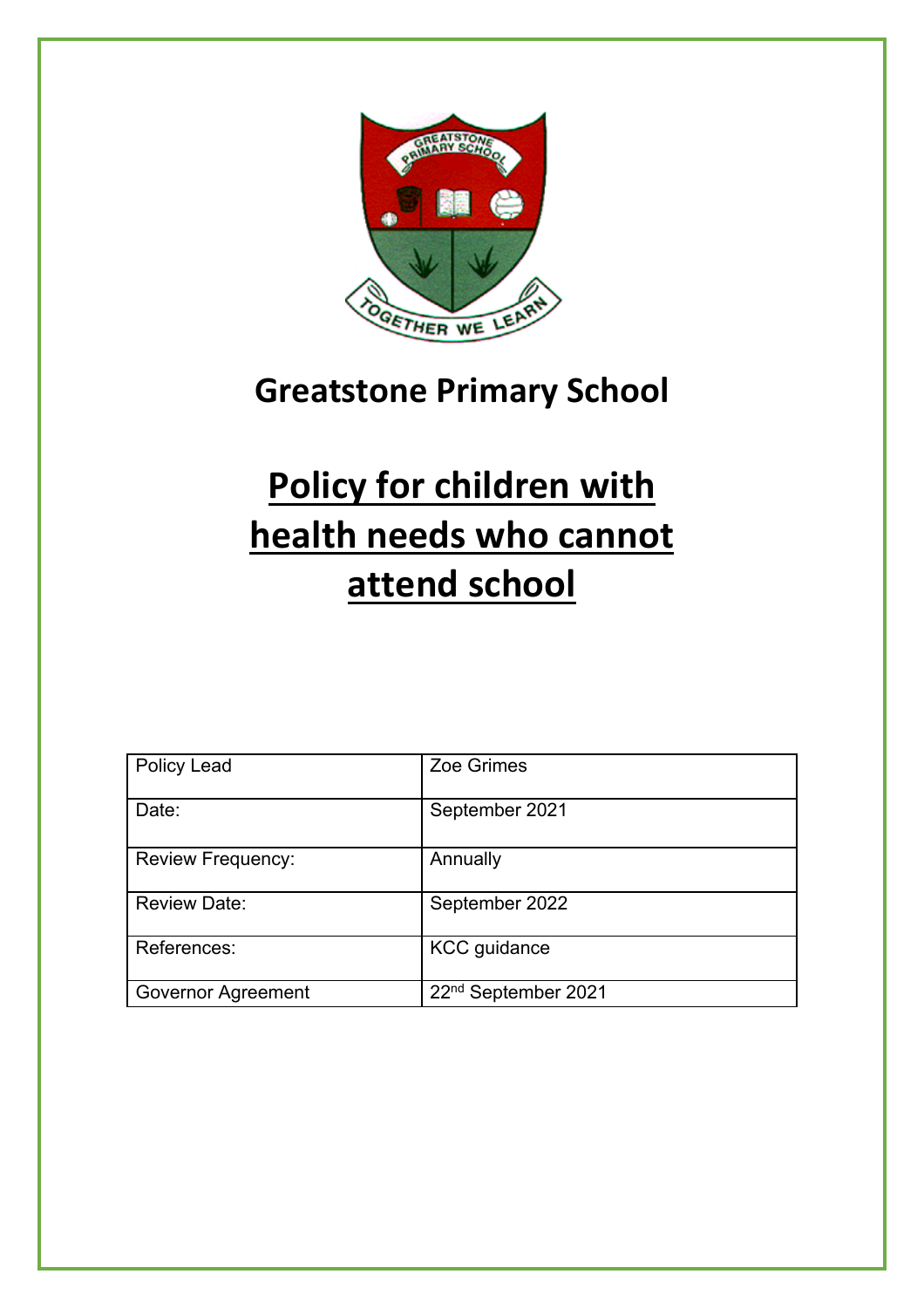We aim to ensure that all children, regardless of circumstance or setting receive a good education to enable them to shape their own futures. Where children are unable to attend school because of their health, the school will follow Department of Education Guidance and work with Kent County Council who have the responsibility a to arrange suitable full-time education (or part-time when appropriate for the child's needs) for children who are unable to attend school because of their health.

The Local Authority is responsible for arranging suitable full-time education for children who – because of illness or other reasons – would not receive suitable education without such provision. There will however, be a wide range of circumstances where a child has a health need but will receive suitable education that meets their needs without the intervention of the Local Authority, for example, where the child can still attend school with some support. Where the school has made arrangements to deliver suitable education outside of school for the child; or where arrangements have been made for the child to be educated in a hospital by an on-site hospital school, we would not expect the Local Authority to become involved in such arrangements unless it had reason to think that the education being provided to the child was not suitable or, while otherwise suitable, was not full-time or for the number of hours the child could benefit from without adversely affecting their health. This might be the case where, for example, the child can attend school but only intermittently.

## Expectations of the Local Authority

Where the Local Authority is involved in arranging provision, the expectation from the school is that the LA will

- Arrange suitable full-time education (or as much education as the child's health condition allows) for children of compulsory school age who, because of illness, would otherwise not receive suitable education.
- Provide such education as soon as it is clear that the child will be away from school for 15 days or more, whether consecutive or cumulative. They should liaise with appropriate medical professionals to ensure minimal delay in arranging appropriate provision for the child.
- Ensure that the education children receive is of good quality and allows them to take appropriate external tests, prevents them from slipping behind their peers in school and allows them to reintegrate successfully back into school as soon as possible.
- Address the needs of individual children in arranging provision. 'Hard and fast' rules are inappropriate: they may limit the offer of education to children with a given condition and prevent their access to the right level of educational support which they are well enough to receive. Strict rules that limit the offer of education a child receives may also breach statutory requirements.
- Where full-time education would not be in the best interests of a particular child because of reasons relating to their physical or mental health, provide